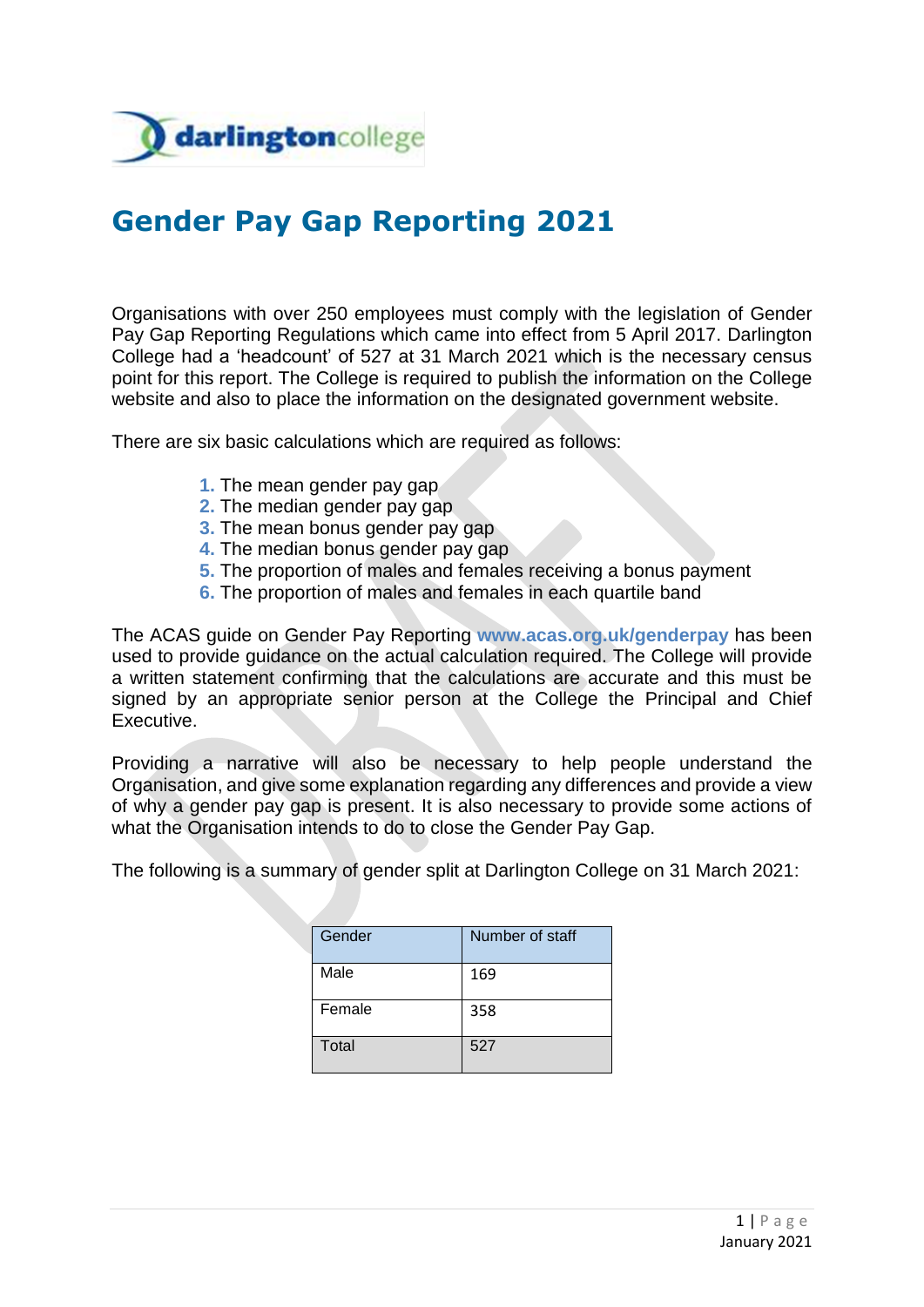### **1. Mean Average Gender Pay Gap 2021**

| Mean /Average                                          | Average hourly<br>rate of pay  | Number of staff |  |  |  |
|--------------------------------------------------------|--------------------------------|-----------------|--|--|--|
| Average/Mean male rate @ 31.3.21                       | (A) £15.40                     | 169             |  |  |  |
| Average/Mean female rate @ 31.3.21                     | B) £14.60<br>358               |                 |  |  |  |
| <b>Total Average</b>                                   |                                |                 |  |  |  |
| Gender Pay Reporting calculation:                      |                                |                 |  |  |  |
| A is the mean hourly rate of pay – Male<br>$\bullet$   |                                |                 |  |  |  |
| B is the mean hourly rate of pay - female<br>$\bullet$ |                                |                 |  |  |  |
| Results must be %                                      |                                |                 |  |  |  |
| 15.40 -14.60 x 100<br>$A-B \times 100$                 | $= 5.19\%$ mean gender pay gap |                 |  |  |  |
| 15.40<br>A                                             |                                |                 |  |  |  |
| 2. Median Gender Pay Gap 2021                          |                                |                 |  |  |  |

### **2. Median Gender Pay Gap 2021**

| Median                                                                      | <b>Median hourly</b><br>rate of pay | Rate of pay |  |  |  |
|-----------------------------------------------------------------------------|-------------------------------------|-------------|--|--|--|
| Median male rate @ 31.3.21                                                  | (A)                                 | 15.62       |  |  |  |
| Median female rate @ 31.3.21                                                | (B)                                 | 12.44       |  |  |  |
| Gender Pay Reporting calculation:                                           |                                     |             |  |  |  |
| $\bullet$ A is the median hourly rate of pay - Male                         |                                     |             |  |  |  |
| • B is the median hourly rate of pay - female                               |                                     |             |  |  |  |
| • Result must be %                                                          |                                     |             |  |  |  |
| = 20.3 % median gender pay gap<br>$A-B \times 100$ 15.62-12.44 $\times 100$ |                                     |             |  |  |  |
| 15.62<br>A                                                                  |                                     |             |  |  |  |

## **3. Mean Bonus Gender Pay Gap**

| Mean Bonus Gender Pay Gap | There are no Bonus payments at<br><b>Darlington College</b> |
|---------------------------|-------------------------------------------------------------|
|                           |                                                             |

### **4. Median Bonus Gender Pay Gap**

| Median Bonus Gender Pay Gap                                             | There are no Bonus payments at |  |  |  |
|-------------------------------------------------------------------------|--------------------------------|--|--|--|
|                                                                         | <b>Darlington College</b>      |  |  |  |
| 5. The proportion of males / females receiving bonuses - Gender Pay Gap |                                |  |  |  |
|                                                                         |                                |  |  |  |

| The proportion of males / females receiving | There are no Bonus payments at |
|---------------------------------------------|--------------------------------|
| bonuses - Gender Pay Gap                    | Darlington College             |

### **6. Quartile Gender Pay Gap 2021**

| Quartile                | male     | female      | total      |
|-------------------------|----------|-------------|------------|
|                         | $(A)$ 28 | (B)104.00   |            |
| <b>Lower Quartile 1</b> |          |             | (C) 132    |
| Lower Middle Quartile 2 | $(A)$ 42 | (B) 90.00   |            |
|                         |          |             | 132<br>(C) |
| Middle Upper Quartile 3 | $(A)$ 44 | (B) 88.00   |            |
|                         |          |             | (C) 132    |
| <b>Upper Quartile 4</b> | $(A)$ 55 | 76.00<br>B) | (C) 131    |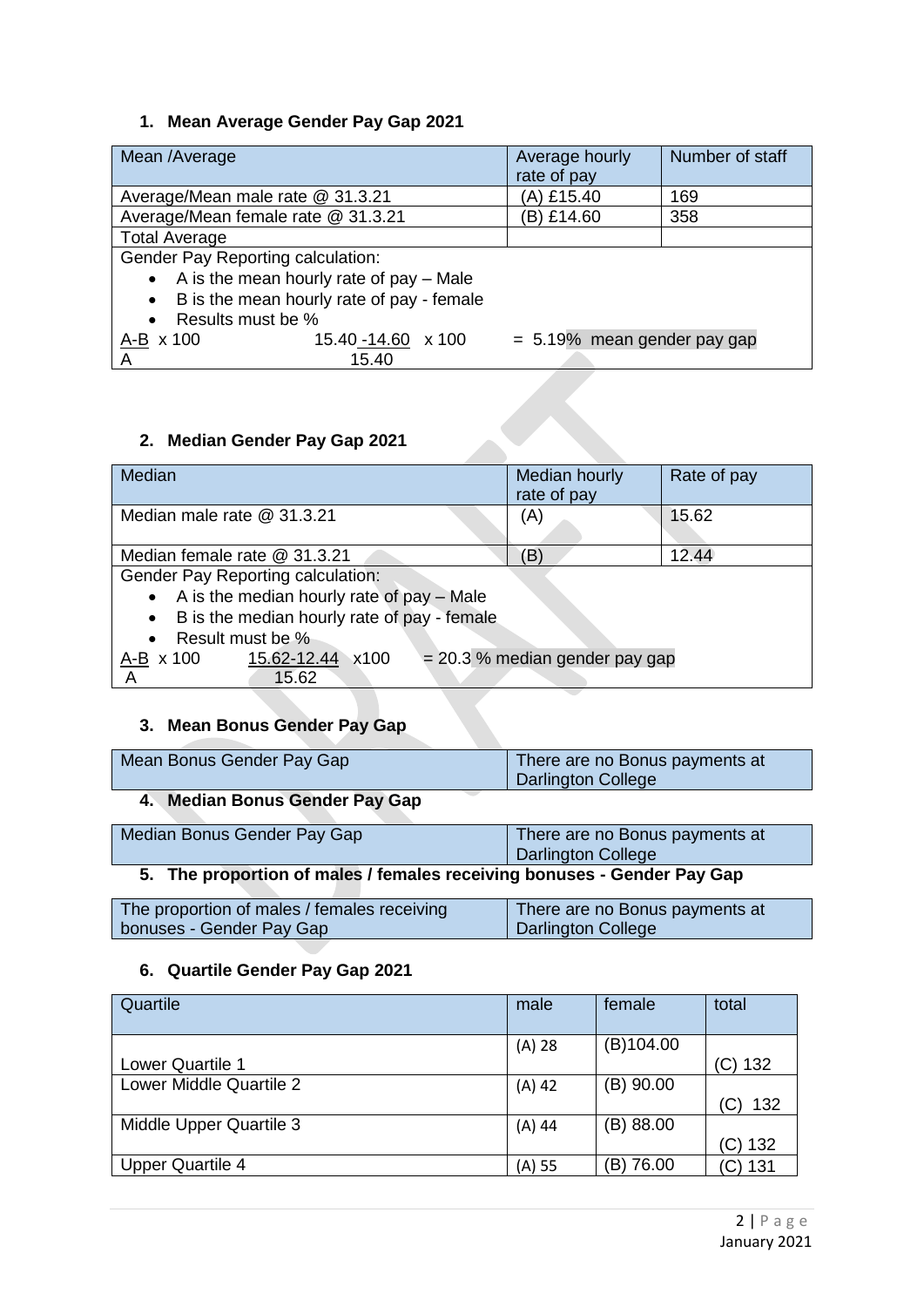| Total<br>* Please note due to some staff having more than<br>one role this total analysis is higher than<br>headcount as is split by each job role. |                                                          | <b>Roles</b>                                                                | (A) 169<br><b>Job Contract</b> | $(B)$ 358<br><b>Job Contract</b><br>Roles | $(C)$ 527<br><b>Job Contract</b><br>Roles |  |
|-----------------------------------------------------------------------------------------------------------------------------------------------------|----------------------------------------------------------|-----------------------------------------------------------------------------|--------------------------------|-------------------------------------------|-------------------------------------------|--|
|                                                                                                                                                     |                                                          | Proportion of male to female employees in each band is required.            |                                |                                           |                                           |  |
| First calculation is:<br>Male <u>A</u> x 100<br>Female $B_{x}$ x 100<br>Total C<br>Total                                                            |                                                          |                                                                             | C                              | Second calculation is:                    |                                           |  |
|                                                                                                                                                     | Quartile                                                 | % Male                                                                      |                                | % Female                                  |                                           |  |
|                                                                                                                                                     | <b>Quartile 1</b><br>28 $\times$ 100 = 21.2% Male<br>132 |                                                                             |                                | 104 $\times$ 100 = 78.8% female<br>132    |                                           |  |
|                                                                                                                                                     | Quartile 2                                               | 42 $\times$ 100 = 31.8 % Male<br>132<br>44 $\times$ 100 = 33.3% Male<br>132 |                                | 132                                       | $83 \times 100 = 68.2$ % female           |  |
|                                                                                                                                                     | Quartile 3                                               |                                                                             |                                | 132                                       | $88 \times 100 = 66.7\%$ female           |  |
|                                                                                                                                                     | Quartile 4                                               | 55 $\times$ 100 = 42% Male<br>131                                           |                                | 131                                       | 76 $x 100 = 58%$ female                   |  |
|                                                                                                                                                     | Overall                                                  | 169 $x 100 = 32\%$ Male<br>527                                              |                                | 527                                       | 358 $x 100 = 68%$ female                  |  |

#### **Narrative**

Darlington College supports the principle of Equal Opportunities in employment which includes equal pay for work of equal value and recognises this by the pay system which is based on equal pay principles.

A Gender Pay Gap using the analysis criteria does exist but not because the College had acted inappropriately or a discriminatory way. Darlington College employs many more female staff than males at a 1:2 ratio (169 males 358 females). Many of these female staff occupy roles which are in the Business Support area of the business.

The Gender Pay Gap has remained similar to last year (2020) which had narrowed considerably since the 2019 report. In 2020 the mean difference has further reduced from 6.822% to 5.19% and the median difference which was 30% in 2019 has reduced to 20.3% in the latest Gender Pay Gap report this year (just up from 19.1% in 2020). It is likely that the overall reduction is due to the increases in the National Minimum Wage level over recent years which have affected staff on BS1-4 (Business Support) grades. As most of the staff in these grades are female (as highlighted below) the benefit of this has been felt predominantly by female staff and therefore will have narrowed the mean and median difference.

Darlington College is a Further Education establishment and employs many professional teaching staff, many of whom are from male dominated professions e.g. Engineering, Construction, IT, Media etc. These roles tend to fall into the medium and upper quartile. The College also has a large number of long serving Senior Lecturers in these areas where the staff have reached the top of their salary band.

Darlington College runs a busy Childcare Centre, an in-house Catering Department, large Learning Support area and also has many administrative posts. Many of these are predominately occupied by females and will be mainly within Quartile 1 and 2 of the organisational gender pay profile. There are 190 Business Support roles at grade